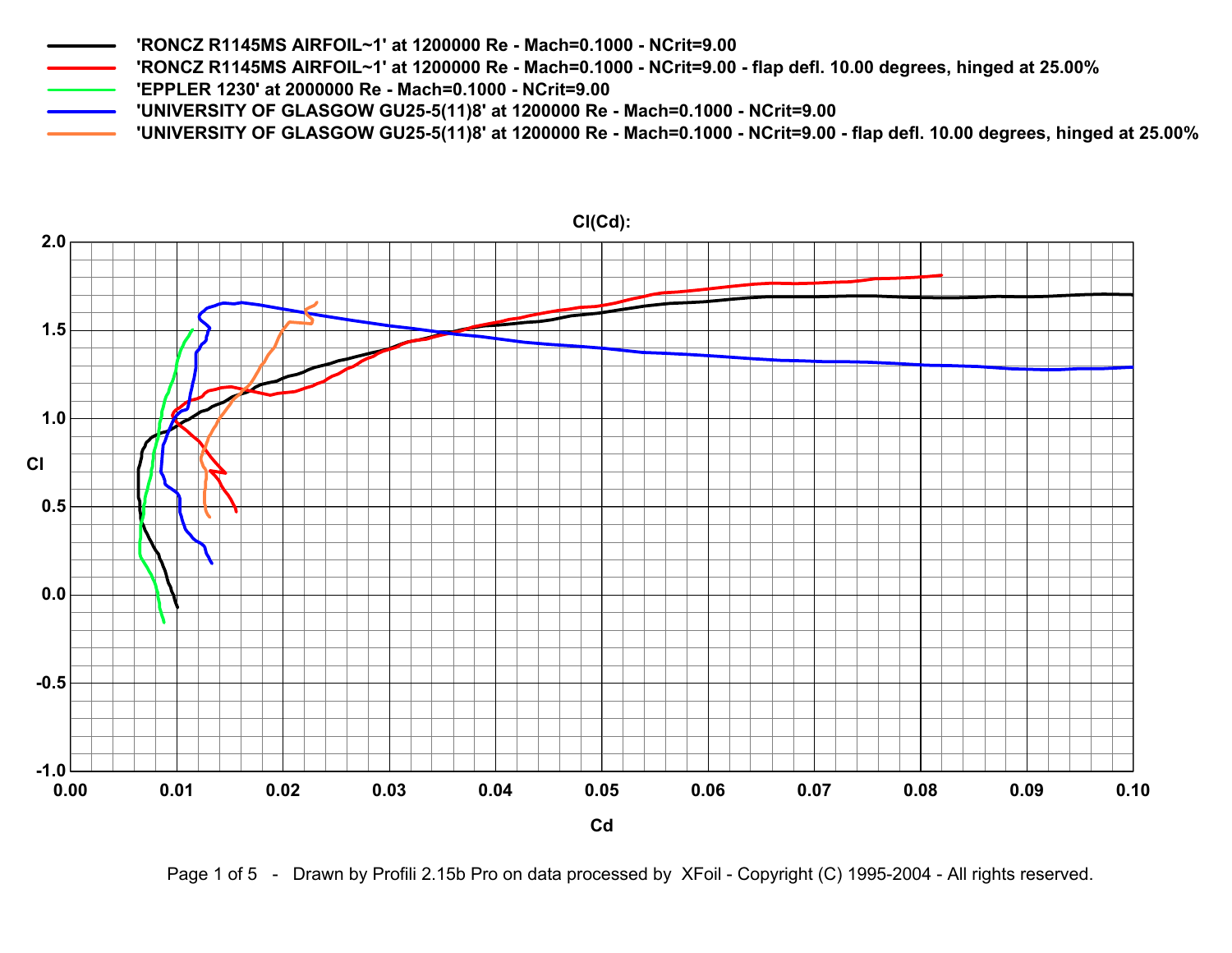**'RONCZ R1145MS AIRFOIL~1' at 1200000 Re - Mach=0.1000 - NCrit=9.00 - flap defl. 10.00 degrees, hinged at 25.00%**

- **'EPPLER 1230' at 2000000 Re Mach=0.1000 NCrit=9.00**
- **'UNIVERSITY OF GLASGOW GU25-5(11)8' at 1200000 Re Mach=0.1000 NCrit=9.00**
- **'UNIVERSITY OF GLASGOW GU25-5(11)8' at 1200000 Re Mach=0.1000 NCrit=9.00 flap defl. 10.00 degrees, hinged at 25.00%**



Page 2 of 5 - Drawn by Profili 2.15b Pro on data processed by XFoil - Copyright (C) 1995-2004 - All rights reserved.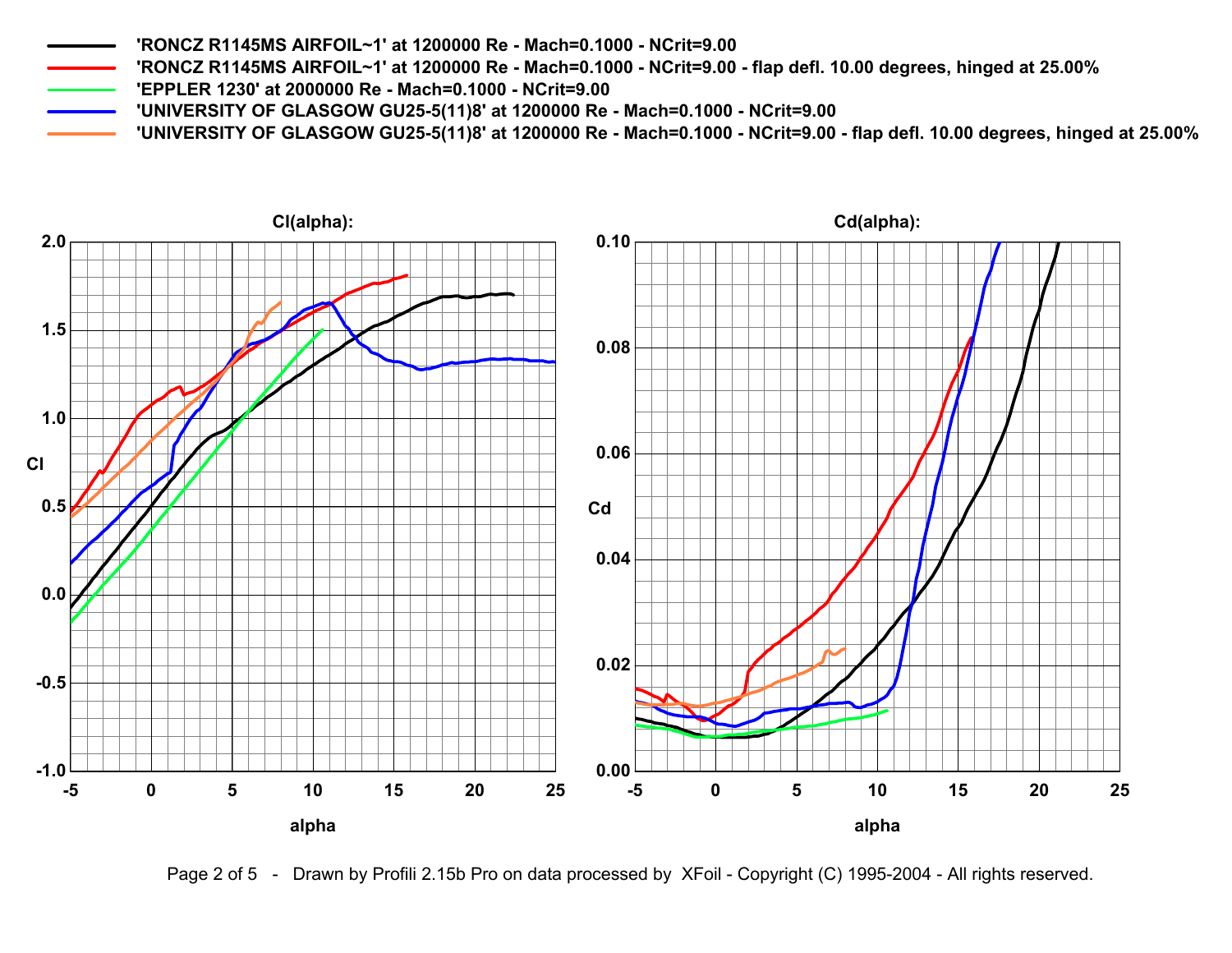**'RONCZ R1145MS AIRFOIL~1' at 1200000 Re - Mach=0.1000 - NCrit=9.00 - flap defl. 10.00 degrees, hinged at 25.00%**

- **'EPPLER 1230' at 2000000 Re Mach=0.1000 NCrit=9.00**
- **'UNIVERSITY OF GLASGOW GU25-5(11)8' at 1200000 Re Mach=0.1000 NCrit=9.00**
- **'UNIVERSITY OF GLASGOW GU25-5(11)8' at 1200000 Re Mach=0.1000 NCrit=9.00 flap defl. 10.00 degrees, hinged at 25.00%**



Page 3 of 5 - Drawn by Profili 2.15b Pro on data processed by XFoil - Copyright (C) 1995-2004 - All rights reserved.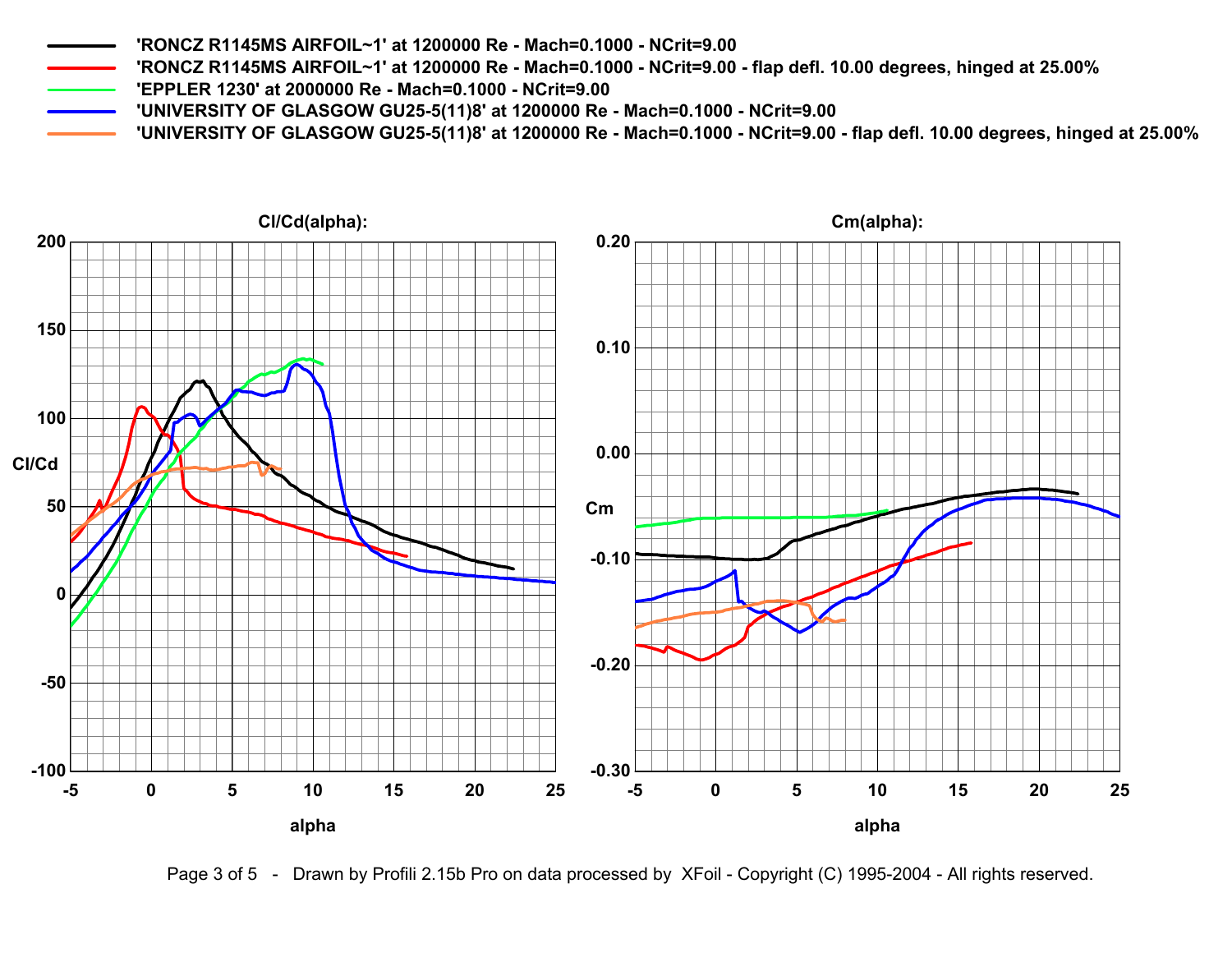**'RONCZ R1145MS AIRFOIL~1' at 1200000 Re - Mach=0.1000 - NCrit=9.00 - flap defl. 10.00 degrees, hinged at 25.00%**

**'EPPLER 1230' at 2000000 Re - Mach=0.1000 - NCrit=9.00**

**'UNIVERSITY OF GLASGOW GU25-5(11)8' at 1200000 Re - Mach=0.1000 - NCrit=9.00**

**'UNIVERSITY OF GLASGOW GU25-5(11)8' at 1200000 Re - Mach=0.1000 - NCrit=9.00 - flap defl. 10.00 degrees, hinged at 25.00%**



Page 4 of 5 - Drawn by Profili 2.15b Pro on data processed by XFoil - Copyright (C) 1995-2004 - All rights reserved.